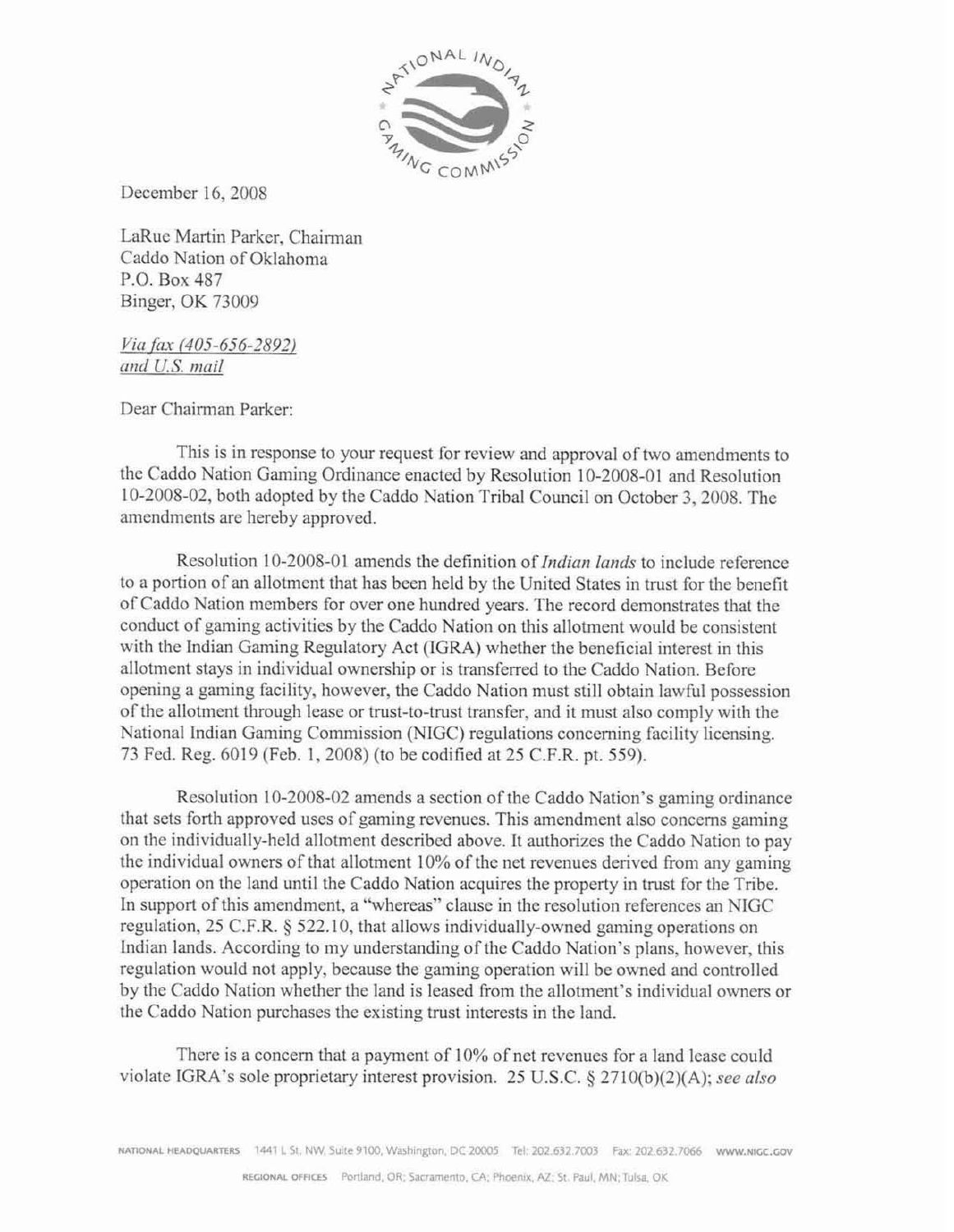Caddo **Nation** of **Oklahoma** Gaming Ordinance **I04** ('The Tribe **sIlalI have** the sole proprietary interest in and responsibility for the conduct of any **gaming** operation authorized hy this ordinance."). Unless a payment of **n** percentage of gaming revenucs is **specificakly** authorized by **IGRA,** the NIGC may vicw the paymcnt **as an** illegal **proprietary** interest if it **is** coupled with the power to control some part of thc gaming operation or ir thc **percentage-based** payment **is expected** to be far beyond the market value of the goods/scrvices provided, taking into **account** the degree **of risk** assumed by the third **pasty** under the particular circumstances.

This amendment would not extend any control over the gaming operation to the allotment landowmets, *so* the only issue is **whether** I 0% of net revenues would result in payment far beyond the fair market **value. In this case,** the hir **annual** rental of the **property will he determined** by the **Bureau** of Indian Affairs **(BTA)** prior to **approving** any Icase between the Caddo Nation and the individual alloiment owners. 25 C.F.R.  $\S$ § 162.101; 162.604(b). According to our experience, the BIA will not approve gaming **land** leases that provide for rental payments far beyond fair market value and therchy violate IGRA's sole proprietary interest provision. Consequently, I can defer to BIA's **lease** approval **precess to** ensurc that the **proposed** amendment to the Caddo Nation's **gaming ordinance will** not **cause** a violation of **IGRA.** My approval of Resolution IO-2008-02 should not be construed as an indication **that** I have determined whether 10% of net revenues From the Caddo Nation's planned facility would represent a fair annual rental. That determination will rest with the **BIA,** to which the **WGC** shall defer.

I wish the Caddo Nation success in its gaming endeavors. If you have any questions as you proceed, you may contact Region Director Tim Harper at (918) 581-7924 or Senior Attorney Jeffrey Nelson at (202) 632-7003.

Sincerely.

Philip N. Hogen Chairman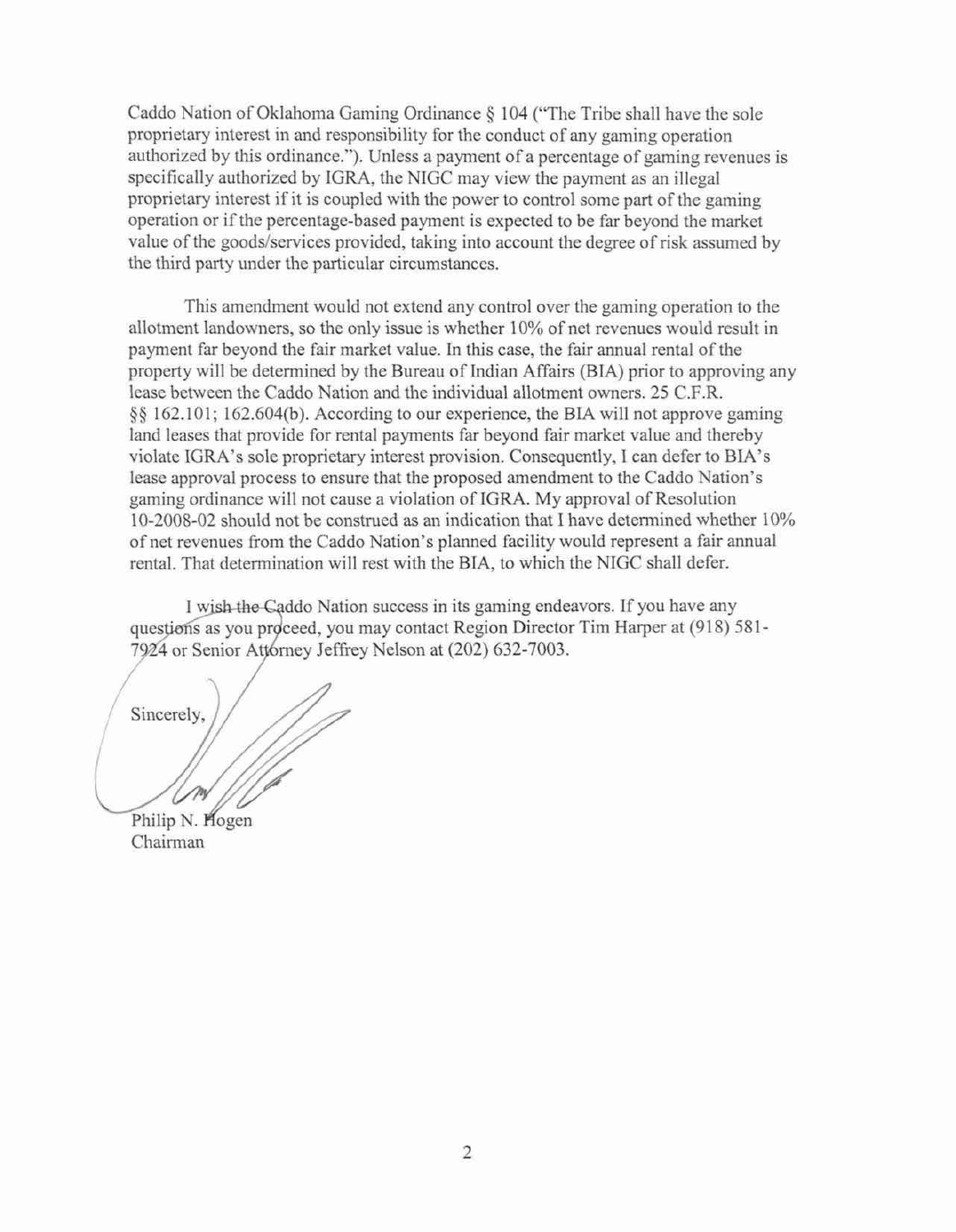|  | godo Nation of Office                                                                                                                                                                                                                                                                                                                                              |
|--|--------------------------------------------------------------------------------------------------------------------------------------------------------------------------------------------------------------------------------------------------------------------------------------------------------------------------------------------------------------------|
|  | (405) 656-2344 (405) 656-2345<br>FAX # (405) 656-2892                                                                                                                                                                                                                                                                                                              |
|  |                                                                                                                                                                                                                                                                                                                                                                    |
|  |                                                                                                                                                                                                                                                                                                                                                                    |
|  | Resolution #                                                                                                                                                                                                                                                                                                                                                       |
|  | RESOLUTION TO AMEND THE CADDO NATION GAMING ORDINANCE                                                                                                                                                                                                                                                                                                              |
|  | WHEREAS: The Caddo Nation of Oklahoma is a federally recognized tribe.<br>governed by a constitution pursuant to the Oklahoma Indian<br>Welfare Act of 1936 (49 Stat. 1967), and                                                                                                                                                                                   |
|  | WHEREAS: Under the revised Cadde Nation Constitution and By-laws adopted<br>by the Caddo Tribe of Oklahoma on June 26, 1976, and recognized<br>by the Secretary of the Interior, the Tribal Council of the Caddo<br>Nation has certain powers, and                                                                                                                 |
|  | WHEREAS: Under Article V. Section 2, part "h" of the Constitution, the Caddo<br>Tribal Council is empowered to employ and pay legal counsel, and                                                                                                                                                                                                                   |
|  | WHEREAS: The Caddo Nation Tribal Council in 2006, submitted a Gaming<br>Ordinance ("Ordinance") to the National Indian Gaming<br>Commission ("NIGC") for approval, and                                                                                                                                                                                             |
|  | WHEREAS: The NIGC thereafter approved the ordinance consistent with the<br>Indian Gaming Regulatory Act ("IGRA"), and                                                                                                                                                                                                                                              |
|  | WHEREAS: The Caddo Nation Tribal Council hereby intends to amend the<br>previously approved Ordinance by amending Section 102 (k) to<br>include:<br>(4) including but not limited to a portion of the original Amos<br>Longhat #705 Caddo Allotment more particularly described as<br>follows: The W/2, SE/4, Section 3, T12N, R13W I.M. Caddo<br>County, Oklahoma |
|  | WHEREAS: The Caddo Nation Tribal Council hereby approves the herein<br>described amendment and submits such amendment to the NIGC<br>for review and approval.                                                                                                                                                                                                      |
|  |                                                                                                                                                                                                                                                                                                                                                                    |
|  |                                                                                                                                                                                                                                                                                                                                                                    |

4056562892

the community of the probability of the community of the community of the community of the community of the community

95%

 $\sim 10^{-10}$  M

ł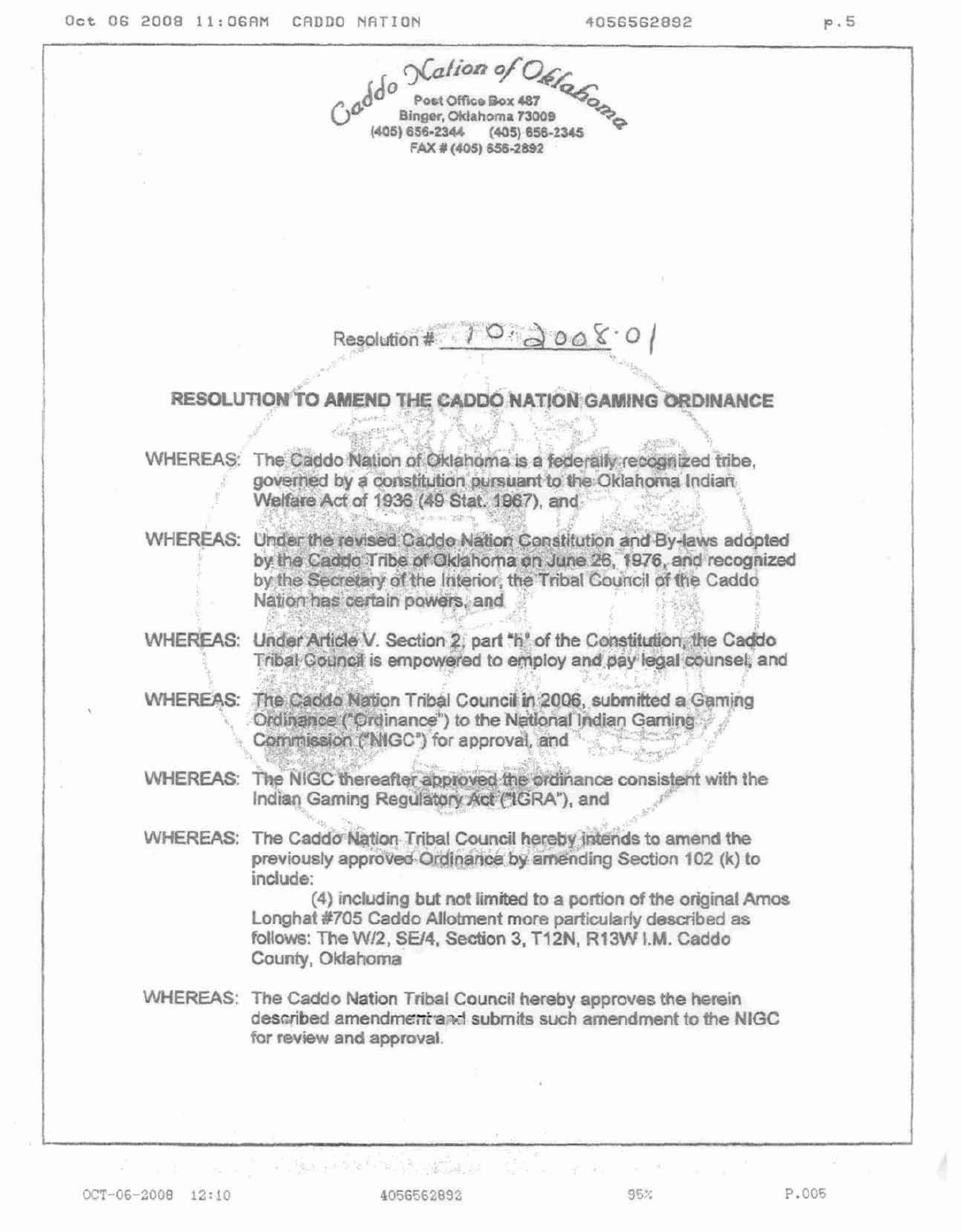Resolution

NOW THEREFORE BE IT RESOLVED, that the Caddo Nation of Oklahoma hereby approves the herein described amendment to the Ordinance and hereby submits such amendment to the NIGC for review and approval.

o F

## **CERTIFICATION**

We the undersigned officers of the Caddo Nation of Oklahoma, Tribal Council, do hereby certify that the foregoing resolution was duly adopted on this 3rd day of October 2008, by a vote of L FOR; CAGAINST and & ABSTAINING.

LaRue Martin Parker airman Date Diane Sparks, Secretary Date AFEISTA **PARC** OF OKL

4056562892

96%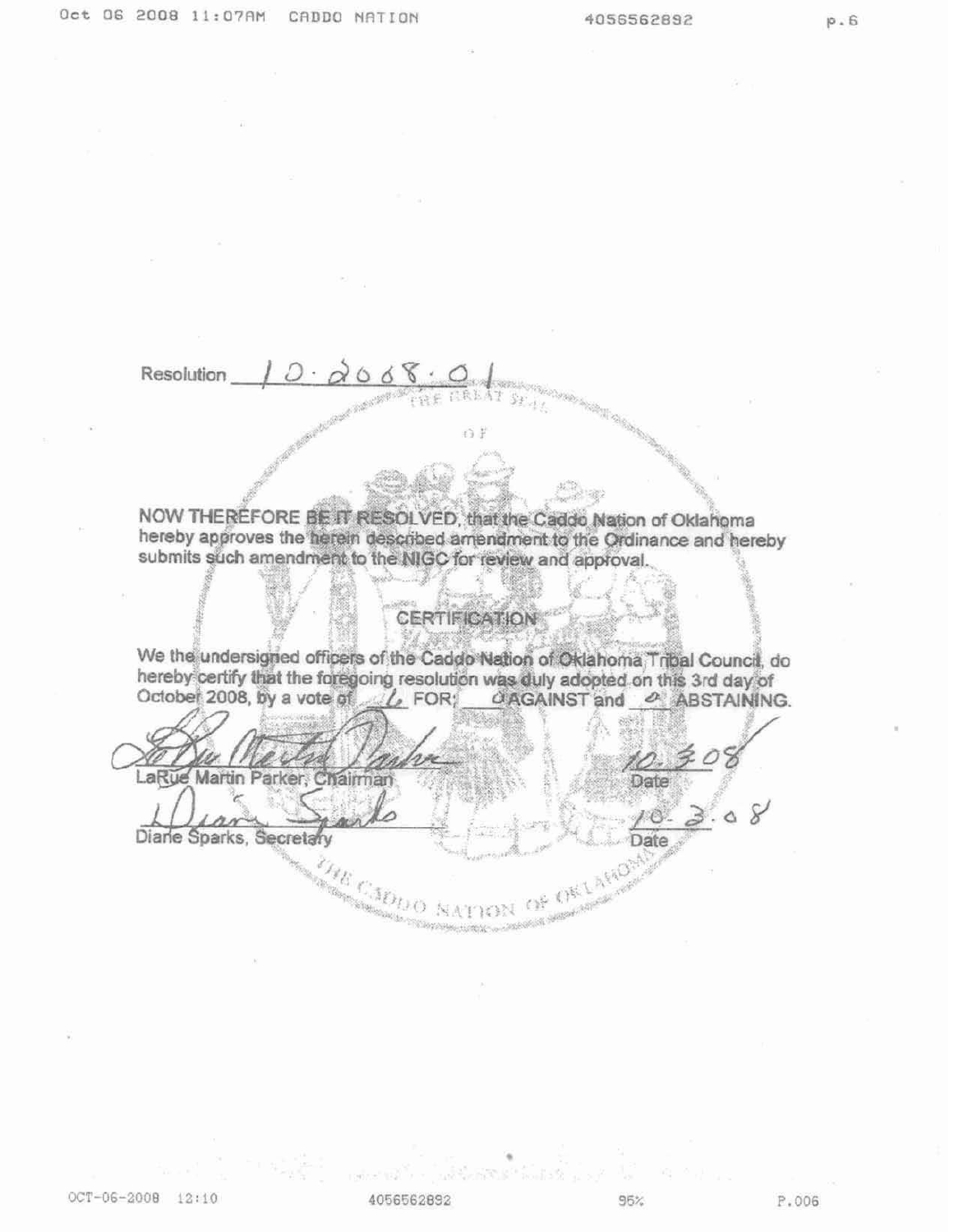|                 | godo Nation of Ofelance                                                                                                                                                                                                                                                                                           |  |
|-----------------|-------------------------------------------------------------------------------------------------------------------------------------------------------------------------------------------------------------------------------------------------------------------------------------------------------------------|--|
|                 | (405) 656-2344 (405) 656-2345<br>FAX # (405) 656-2892                                                                                                                                                                                                                                                             |  |
|                 |                                                                                                                                                                                                                                                                                                                   |  |
|                 |                                                                                                                                                                                                                                                                                                                   |  |
|                 |                                                                                                                                                                                                                                                                                                                   |  |
|                 |                                                                                                                                                                                                                                                                                                                   |  |
|                 | 008.02                                                                                                                                                                                                                                                                                                            |  |
|                 | Resolution #                                                                                                                                                                                                                                                                                                      |  |
|                 | RESOLUTION TO AMEND THE CADDO NATION GAMING ORDINANCE                                                                                                                                                                                                                                                             |  |
|                 |                                                                                                                                                                                                                                                                                                                   |  |
| <b>WHEREAS:</b> | <b>REALWAY</b><br>The Caddo Nation of Oklahoma is a federally recognized tribe,<br>governed by a constitution pursuant to the Oklahoma Indian                                                                                                                                                                     |  |
|                 | Welfare Act of 1936 (49 Stat. 1967), and                                                                                                                                                                                                                                                                          |  |
|                 | WHEREAS: Under the revised Caddo Nation Constitution and By-laws adopted<br>by the Caddo Tribe of Oklahoma on June 26, 1976, and recognized<br>by the Secretary of the Interior, the Tribal Council of the Caddo<br>Nation has cartain powers, and                                                                |  |
|                 | WHEREAS: Under Article V. Section 2, part "h" of the Constitution, the Caddo                                                                                                                                                                                                                                      |  |
|                 | Tribal Council is empowered to employ and pay legal counsel, and                                                                                                                                                                                                                                                  |  |
|                 | WHEREAS: The Caddo Nation Tribal Council in 2006, submitted a Gaming<br>Ordinance ("Ordinance") to the National Indian Gaming<br>Commission ("NIGC") for approval, and                                                                                                                                            |  |
|                 | WHEREAS: The NIGC thereafter approved the ordinance consistent with the<br>Indian Gaming Regulatory Act ("IGRA"), and                                                                                                                                                                                             |  |
|                 | WHEREAS: The Caddo Nation Tribal Council, pursuant to 25 CFR 522.10,<br>hereby intends to amend the previously approved Ordinance by<br>amending Section 105 to include:                                                                                                                                          |  |
|                 | (b) 10% of Net Revenues from any gaming operation<br>located on Indian Lands not owned by the Tribe, more specifically<br>described in Section 102 (k), shall be provided to the property<br>owners until the acquisition of the subject property for the tribe in<br>trust pursuant to 25 CFR 151 is consummated |  |
|                 |                                                                                                                                                                                                                                                                                                                   |  |
|                 |                                                                                                                                                                                                                                                                                                                   |  |

4056562892

 $95%$ 

 $\label{eq:3.1} \mathcal{D}(\frac{1}{2\pi}\frac{\partial}{\partial t}+\lambda_{\rm B} \mathcal{D}^{\rm T} \mathcal{D}^{\rm T}+\frac{1}{2\pi}\mathcal{D}^{\rm T} \mathcal{D}^{\rm T}+\frac{1}{2\pi}\mathcal{D}^{\rm T} \mathcal{D}^{\rm T}+\mathcal{D}^{\rm T} \mathcal{D}^{\rm T} \mathcal{D}^{\rm T}+\mathcal{D}^{\rm T} \mathcal{D}^{\rm T} \mathcal{D}^{\rm T}+\mathcal{D}^{\rm T} \mathcal{D}^{\rm T} \mathcal{D}^{\rm T}$